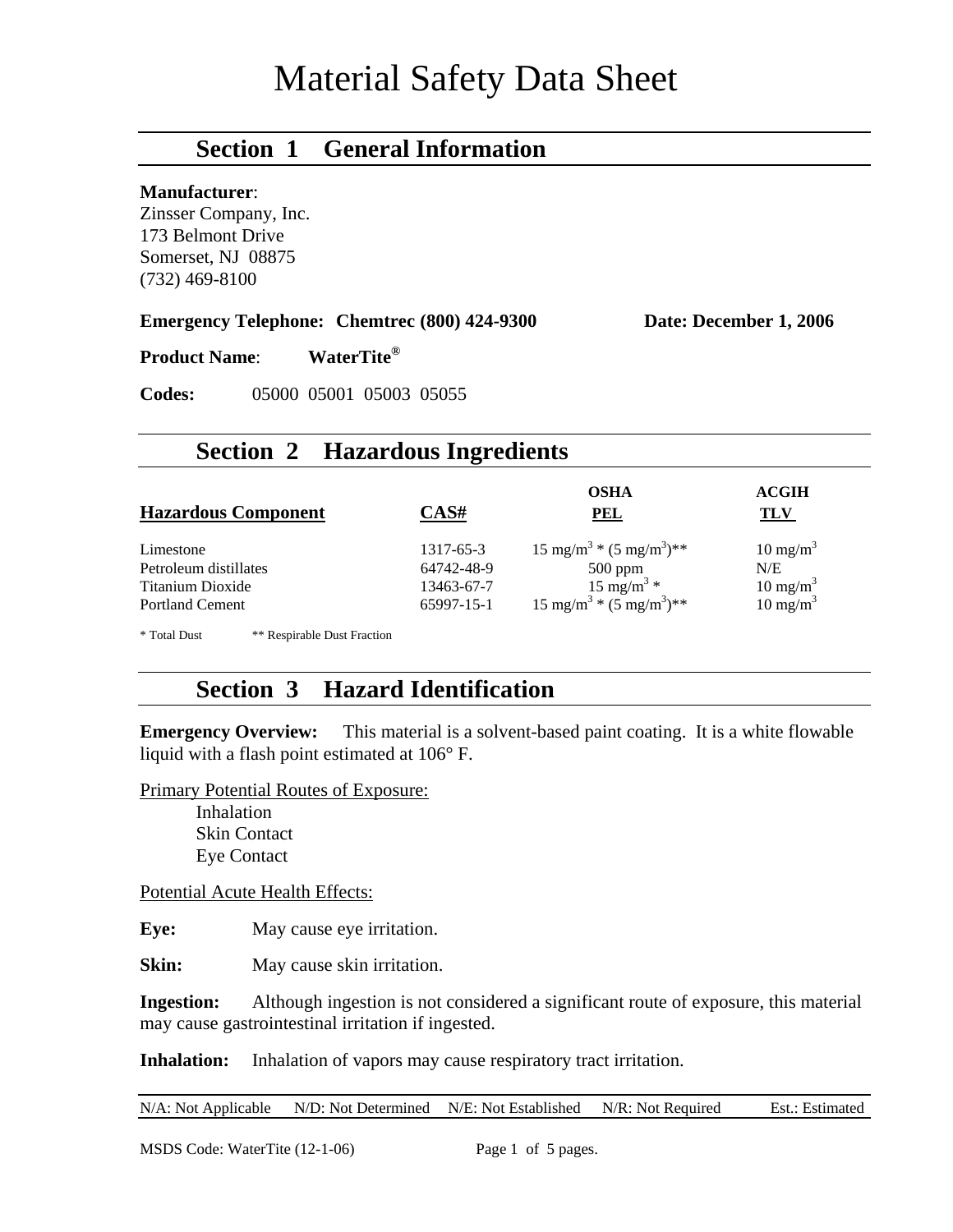(See also Sections 4, 8, and 11for related information)

## **Section 4 First Aid Measures**

**Eye contact:** Flush eyes with water for 15 minutes. Get medical attention.

**Skin contact:** Wash with soap and water. If irritation persists, get medical attention.

**Ingestion:** If swallowed, do not induce vomiting. Call a physician or poison control center immediately.

**Inhalation:** If exposed to excessive levels of vapor, remove person to fresh air. Seek medical attention if cough or other symptoms develop.

# **Section 5 Fire Fighting Measures**

**Flash Point:** 106° F (41° C)]

**Flammable Limits in Air:** Lower (LEL): 1.2 (estimated based on the petroleum solvent). Upper (UEL): 9.6 (estimated based on the petroleum solvent).

**Extinguishing Media:** Water, All purpose dry chemical (ABC), CO<sub>2</sub>, or foam.

**Protection of Firefighters:** As in any fire, wear self-contained breathing apparatus in pressure demand mode and full protective gear.

# **Section 6 Accidental Release Measures**

**Clean Up Methods:** Eliminate all ignition sources. Keep unnecessary people away. Dike and contain spill with inert material (sand, earth, etc.). Transfer liquid to containers for recovery or disposal, or absorb with absorbent materials and place into containers for disposal. Keep spill out of sewer and open bodies of water. Floors may be slippery; care should be exercised to avoid falls during clean up operations.

(See also Section 8 for information on Exposure Controls and Personal Protective Equipment)

# **Section 7 Handling and Storage**

**Handling:** Avoid contact with eyes, skin, and clothing.

**Storage:** Store in a cool dry place away from excessive heat or open flame. Do not store near oxidizers.

N/A: Not Applicable N/D: Not Determined N/E: Not Established N/R: Not Required Est.: Estimated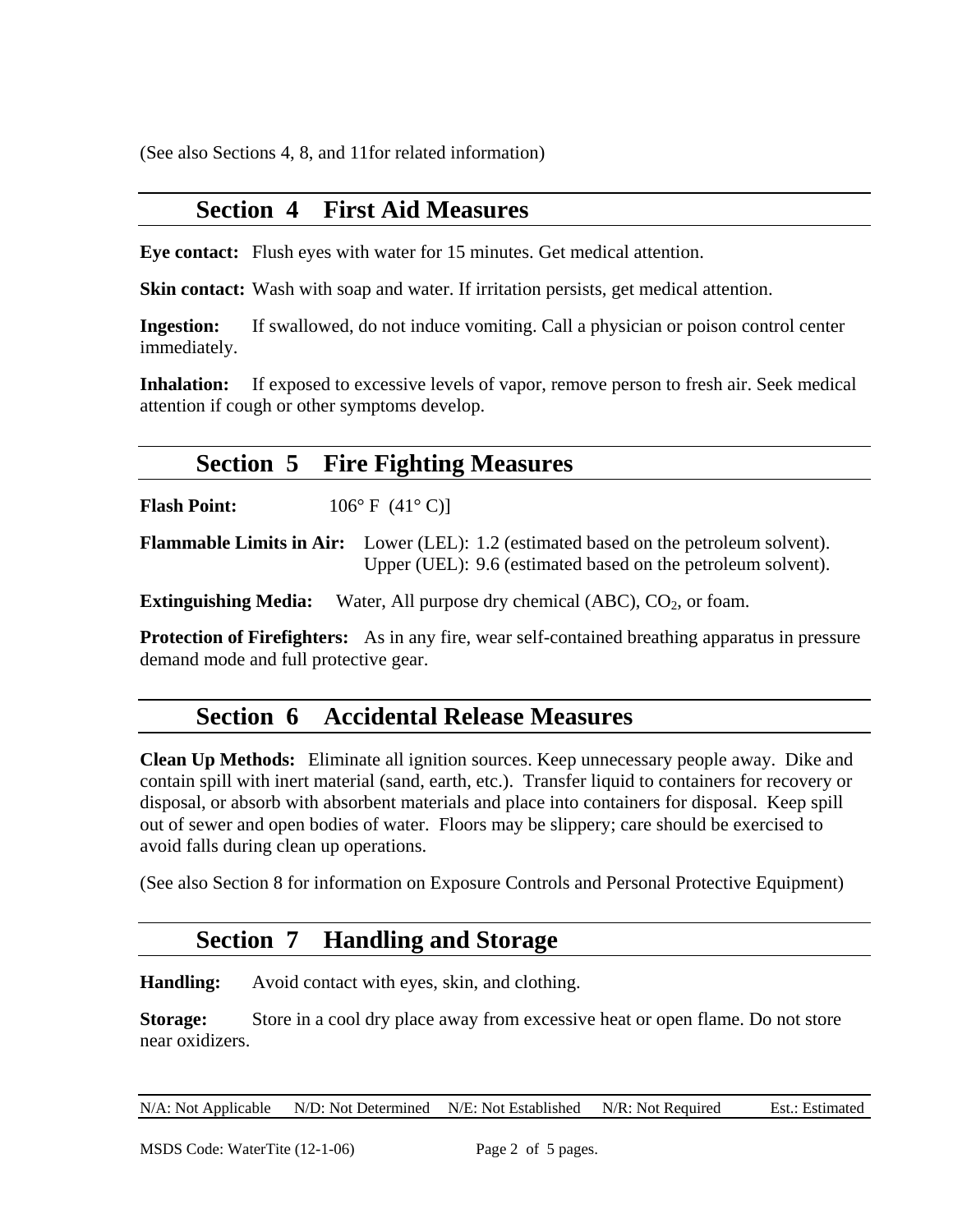# **Section 8 Exposure Controls / Personal Protection**

**Engineering Controls:** Use in well-ventilated areas. If necessary, use mechanical local exhaust ventilation or general room dilution ventilation to reduce vapor concentrations.

# **Personal Protective Equipment (PPE):**

**Eye Protection:** Prevent eye contact. Wear chemical splash goggles or similar eye protection if the potential exists for eye contact.

**Skin Protection:** Avoid unnecessary skin contact. It is recommended that rubber gloves be worn to prevent skin contact Depending on conditions of use additional protective equipment may be necessary such as face-shield, apron or coveralls.

**Respiratory Protection:** If applicable exposure limits are exceeded or if irritation is experienced, appropriate, properly fitted, NIOSH approved respiratory protection with organic vapor cartridges should be worn.

**General Hygiene Practices:** Wash after handling material. Prevent Eye contact. Avoid prolonged skin and inhalation contact. Wash thoroughly before handling food, cosmetics, or before smoking.

| <b>Section 9</b>                          | <b>Physical Data</b> |                                             |
|-------------------------------------------|----------------------|---------------------------------------------|
| <b>Appearance:</b> White, flowable liquid |                      | <b>Odor:</b> Slight odor                    |
| <b>Physical State:</b>                    | Liquid               | N/A (solvent based system)<br>pH:           |
| <b>Boiling Point:</b>                     | N/D                  | <b>Melting Point:</b><br>N/D                |
| <b>Vapor Pressure:</b>                    | N/D                  | <b>Vapor Density</b> * $(Air = 1)$ :<br>N/D |
| <b>Odor Threshold:</b>                    | N/D                  | <b>Viscosity:</b><br>N/D                    |
| <b>Solubility in Water:</b>               | Little to none.      | <b>Density:</b><br>$12.3$ lbs/gal           |

# **Section 10 Stability and Reactivity**

**Stability:** This material is stable.

**Hazardous Polymerization:** Not expected or known to occur.

**Hazardous Decomposition Products:** None known.

**Conditions to Avoid:** Keep away from heat and open flames.

N/A: Not Applicable N/D: Not Determined N/E: Not Established N/R: Not Required Est.: Estimated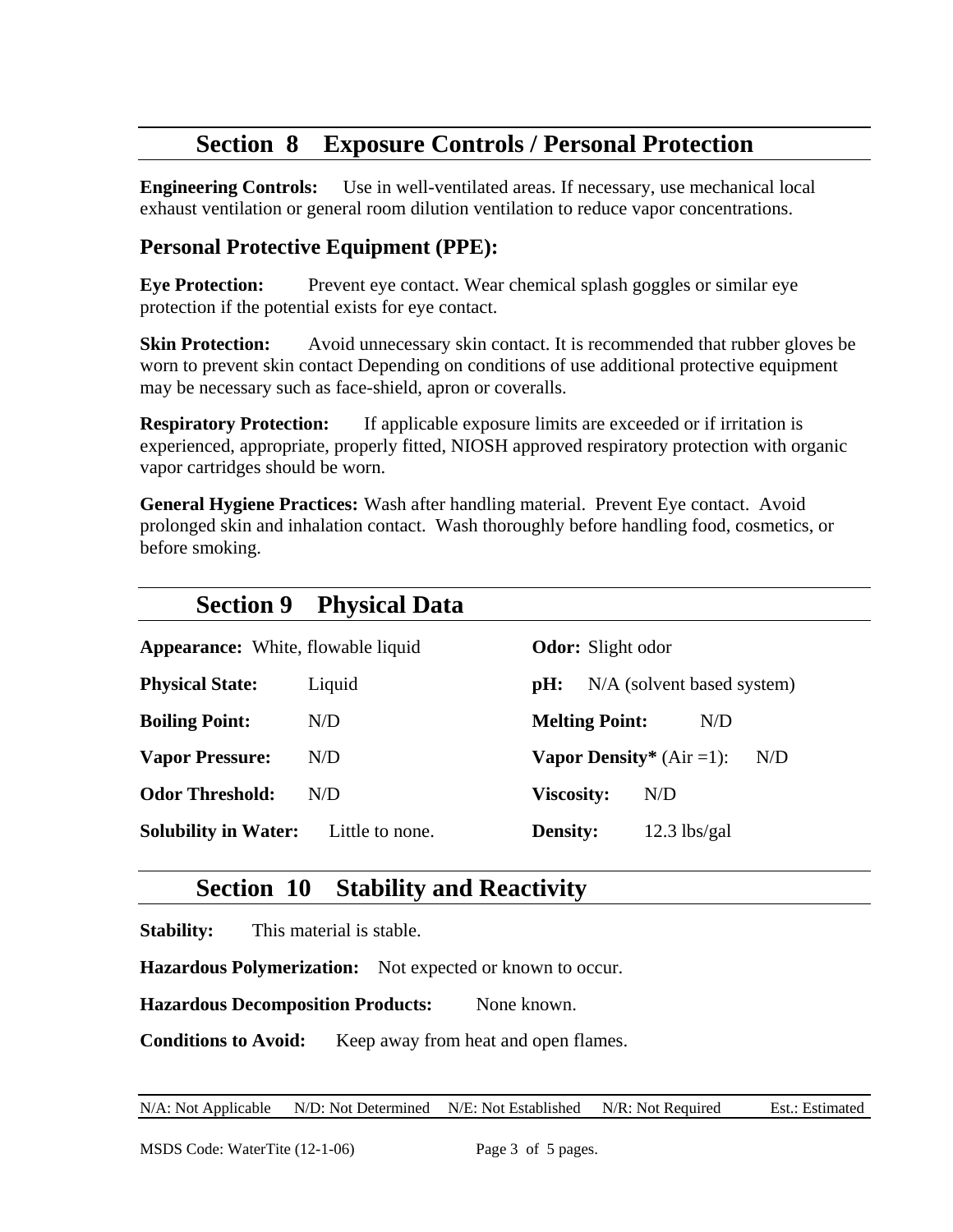**Incompatibility:** Strong oxidizing agents.

# **Section 11 Toxicological Information**

**Carcinocenicity:** This material is not considered a carcinogen by IARC or NTP and is not regulated as a carcinogen by OSHA.

(See also Section 15 for related information)

# **Section 12 Ecological Information**

**Chemical Fate and Effects:** No data available.

# **Section 13 Disposal Considerations**

**RCRA Hazardous Waste**: This material, when discarded or disposed of, could be a hazardous waste according to federal regulations (40 CFR 261). The transportation, storage, treatment, and disposal of this waste must be conducted in compliance with 40 CFR 262, 263, 264, 268, and 270. Disposal can only occur in properly permitted facilities. Check state and local regulations for any additional requirements as these may be more restrictive than federal laws and regulations. Chemical additions, processing or otherwise altering this material may make the waste management information presented in this MSDS incomplete, inaccurate, or otherwise inappropriate.

# **Section 14 Transportation Information**

**Regulated by the US Department of Transportation (DOT):** No (Combustible liquid)

# **Section 15 Regulatory Information**

**TSCA:** All components of this product are in compliance with the inventory listing requirements of the U.S. Toxic Substance Control Act (TSCA) Chemical Substance Inventory

# **Section 16 Other Information**

**Legend**: **N/A**: Not Applicable **N/D**: Not Determined **N/E**: Not Established **N/R**: Not Required **STEL**: Short Term Exposure Limit **C**: OSHA Ceiling Value **PPM**: Parts Per Million **PPB**: Parts Per Billion **PEL**: Permissible Exposure Limit **TLV**: Threshold Limit Value

N/A: Not Applicable N/D: Not Determined N/E: Not Established N/R: Not Required Est.: Estimated